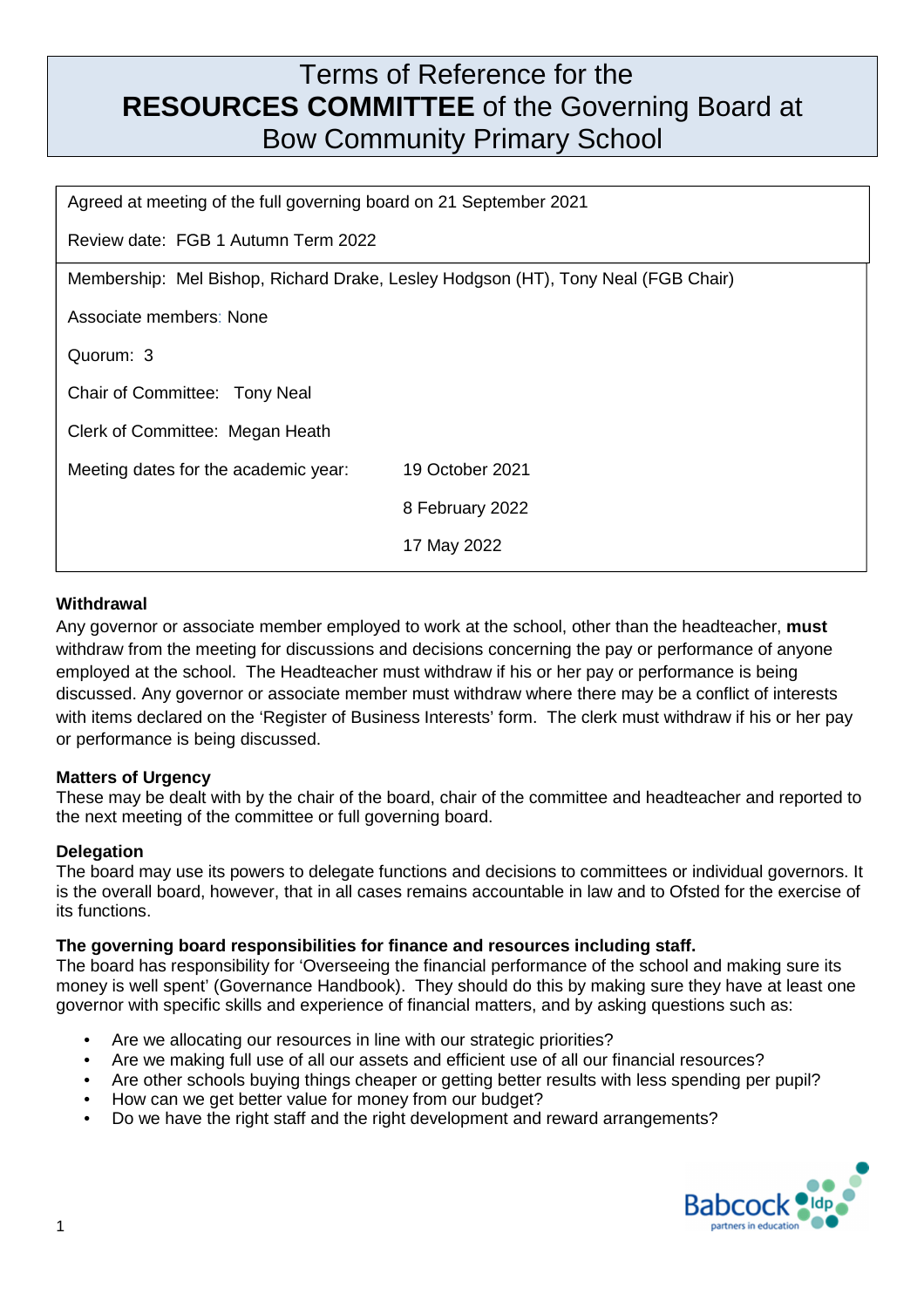• What is the school's approach to implementation of pay reform and performance related pay? If appropriate, is it compliant with the most up to date version of the School Teachers' Pay and Conditions Document?

Many governors may not be familiar with looking at and understanding data. There is a large volume of data available. It is essential that every board have at least one governor with the skills to understand and interpret the full detail of the financial data available. These individuals should make sure that the wider board has an accurate understanding of the school's finances. They should identify from the data the issues that most need to be discussed. Other governors should learn from them and undertake any available training opportunities to improve their confidence and skills in looking at data.

The board recognises that it is accountable for the way in which resources are used and it is committed to carrying out this responsibility honestly, transparently and with integrity. The committee has delegated responsibility from the governing board to fulfil the responsibilities of the governing board as specifically itemised below. The committee will operate in accordance with the provisions of the Schools Financial Value Standard (SFVS) to maintain effective arrangements for the efficient deployment of school resources.

#### **Best Value**

The board will ensure the principles of Best Value are followed when making decisions. The principles of best value are:

- Challenge why, how and by whom an activity is carried out;
- Compare performance against other schools and between parts of each school;
- Consult involving stakeholders, especially pupils and parents;
- Compete as a means of securing efficient and effective services.

#### **Levels of Delegation - Decision or Recommendation**

D = **decision** to be taken by the committee and reported to the full governing board in the minutes.

R = the committee to make a **recommendation** to the full governing board, who will make the decision.

**Governors and Associate Members serving on the Resources Committee will undertake appropriate training in order to fully understand their role including, where possible and appropriate, joining relevant staff training to keep updated.** 

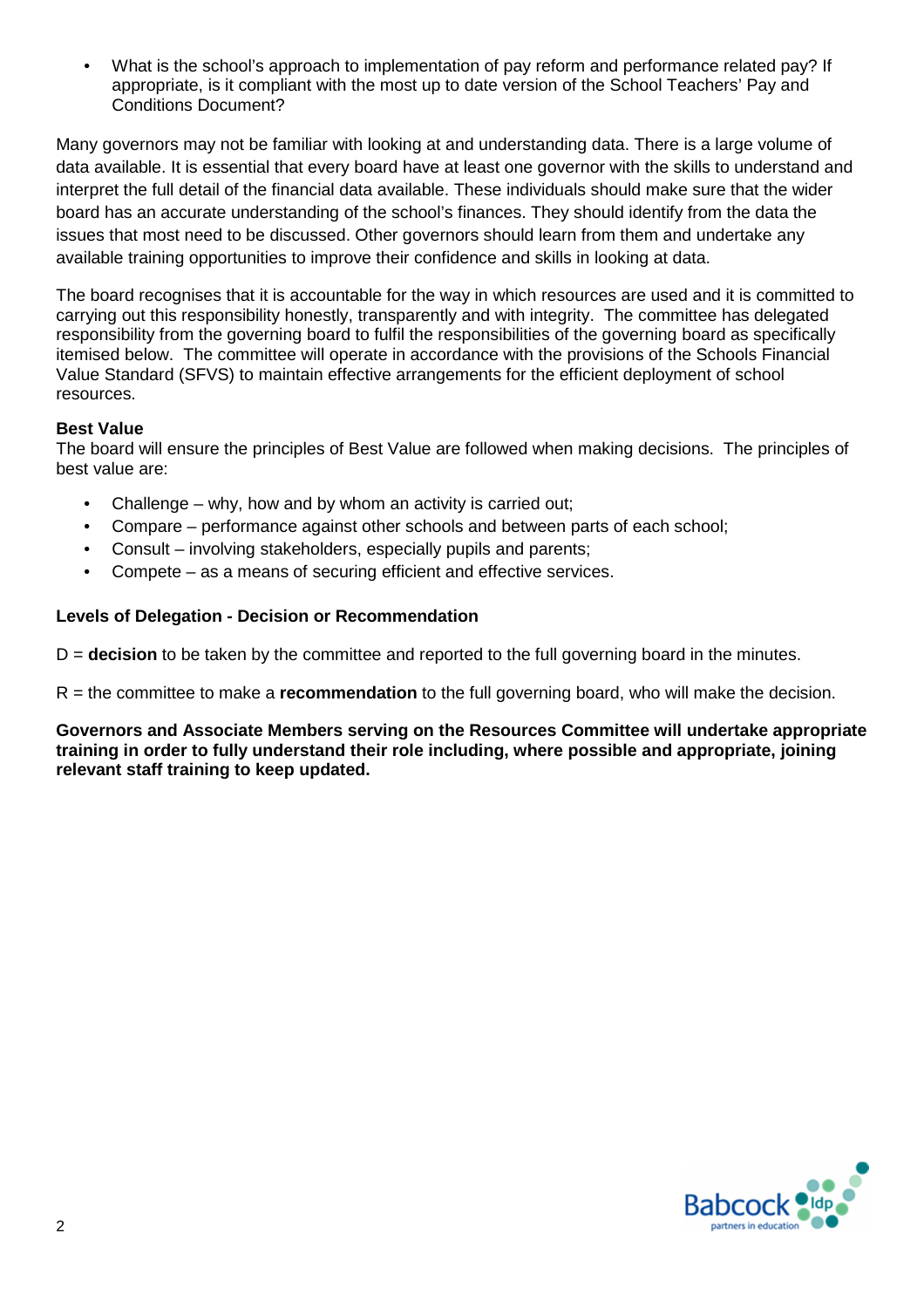# Terms of Reference for the **FINANCE LEAD GOVERNOR**  at Bow Community Primary School

Agreed at the meeting of the full governing board on:21 September 2021

Review date: September 2022

Name of the Finance Governor: Tony Neal

#### **Policies and Documents delegated to this governor:**

- Charging and Remissions Policy
- Finance Policy
- Governor Expenses Policy
- **Lettings Policy**
- Procurement Policy
- Record of Individuals with Authority
- School's Financial Value Standard (SFVS) Return

#### **Duties which are delegated to this governor:**

It is the overall Governing Board, however, that in all cases remains accountable in law and to Ofsted for the exercise of its functions.

### **D** Delegated to Lead Governor through Resources Committee

**R** Make Recommendations to Full Governing Board

| The finance lead governor will undertake appropriate governor training in order to fully understand their<br>role including, where possible and appropriate, joining relevant staff training to keep updated.                                                                                                                                                                                                                 | D           |
|-------------------------------------------------------------------------------------------------------------------------------------------------------------------------------------------------------------------------------------------------------------------------------------------------------------------------------------------------------------------------------------------------------------------------------|-------------|
| In consultation with the headteacher and taking into consideration:<br>available resources<br>sustainability of commitments<br>the school development plan<br>٠<br>forecast pupil numbers<br>٠<br>anticipated contractual liabilities<br>other relevant factors<br>the lead governor to scrutinise the formal budget plan(s) for the financial year and make<br>recommendations to the full governing board for its approval. | R           |
| To ensure the continued knowledge and understanding of governors in respect of the requirements of<br>the <b>Schools Financial Value Standard</b> (SFVS) and ensure annual return is submitted.                                                                                                                                                                                                                               | D           |
| To ensure the establishment and maintenance of an up to date 3 - 5 year financial plan, ensuring that<br>current data is used to inform the 3 year plan.                                                                                                                                                                                                                                                                      | D           |
| To monitor budgets for all funds under the board's control (including virement decisions) at least termly,<br>monitor that appropriate action is being taken to maintain financial viability and report significant<br>variances from the anticipated position to the board.                                                                                                                                                  | D           |
| To establish/recommend as appropriate policies (to include recommended levels of delegation) to the<br>Governing Board. This will include a:<br>Finance Policy, including appropriate levels of financial delegation<br>٠<br><b>Charging and Remissions Policy</b><br>٠<br>Governor Allowances / Expenses Policy<br>$\bullet$                                                                                                 | R<br>D<br>D |

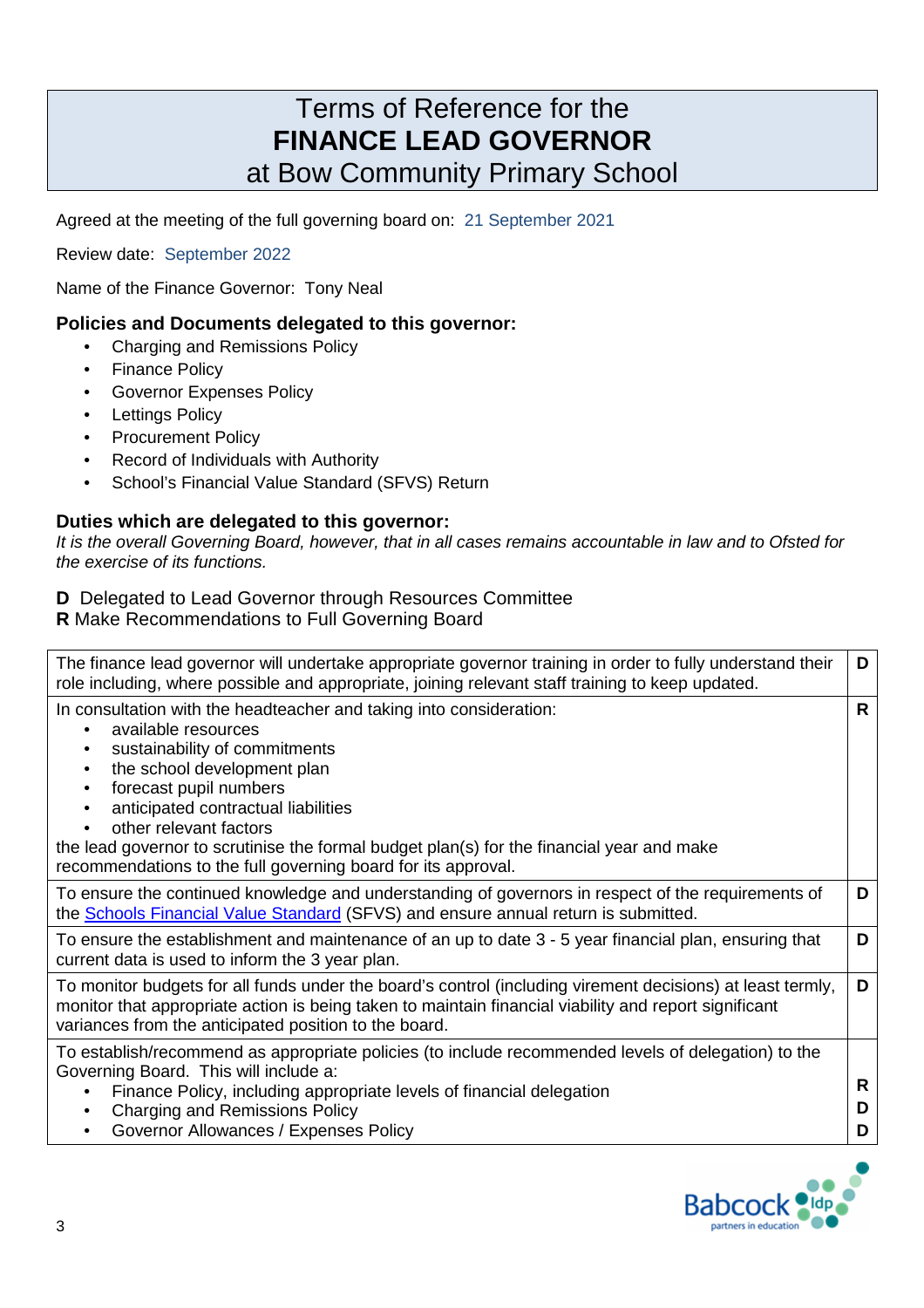| To ensure the continued knowledge and understanding of governors in respect of the Schools Funding<br>Consultation held in the Autumn term and to provide an agreed response to the consultation.                                                                                                                                                                   | D            |
|---------------------------------------------------------------------------------------------------------------------------------------------------------------------------------------------------------------------------------------------------------------------------------------------------------------------------------------------------------------------|--------------|
| To monitor expenditure of any voluntary funds kept on behalf of the governing board and ensure the<br>annual audit of these funds.                                                                                                                                                                                                                                  | D            |
| To make recommendations in respect of service level agreements and service contracts                                                                                                                                                                                                                                                                                | $\mathsf{R}$ |
| To consider and approve non routine expenditure (not provided within the School Development Plan) in<br>accordance with the Finance Policy including recommendations from other committees.                                                                                                                                                                         | D            |
| To monitor statistics, performance indicators and key ratios and other non-financial data affecting<br>budgets, directing action as appropriate.                                                                                                                                                                                                                    | D            |
| To receive audit reports and refer key issues to the governing board. Direct the response to such<br>reports and ensure such reports are appropriately acted upon.                                                                                                                                                                                                  | D            |
| To undertake financial benchmarking, alert the governing board to any best value implications and<br>make recommendations to the full governing board for best practice. https://schools-financial-<br>benchmarking.service.gov.uk/                                                                                                                                 | D            |
| To monitor the proper allocation of pupil premium, sports funding, CiC funding, and report to the full<br>governing board.                                                                                                                                                                                                                                          | D            |
| To ensure an appropriate Risk Register is maintained. Review and monitor the register to ensure the<br>board is made aware of the potential financial impact of identified risks                                                                                                                                                                                    | D            |
| To monitor school purchasing to ensure that conflicts of interests are identified.                                                                                                                                                                                                                                                                                  | D            |
| To review pupil numbers and implications on the budget, including the number of pupils eligible for Free<br><b>School Meals</b>                                                                                                                                                                                                                                     | D            |
| To identify levels of surplus (deficit) balances at end of financial year, recommend plans for use<br>(recovery)                                                                                                                                                                                                                                                    | R            |
| To approve / recommend the writing off of irrecoverable debts, up to delegated limit, and the disposal of<br>surplus and damaged equipment                                                                                                                                                                                                                          | $\mathsf{R}$ |
| To review procurement strategies and efficiency savings programme                                                                                                                                                                                                                                                                                                   | $\mathsf{R}$ |
| To liaise with the Premises Lead Governor and the headteacher to review the School Emergency<br>Management Plan (financial aspects)                                                                                                                                                                                                                                 | $\mathsf{R}$ |
| To ensure that an appropriate register of business interests is maintained by the clerk for everyone<br>involved in governance and the school has a similar record for those involved in the finances of the<br>school at a senior level. Ensure that a summary of relevant business interests is published on the<br>school website to meet statutory obligations. | D            |
| To monitor that appropriate levels of insurance are in place.                                                                                                                                                                                                                                                                                                       | D            |

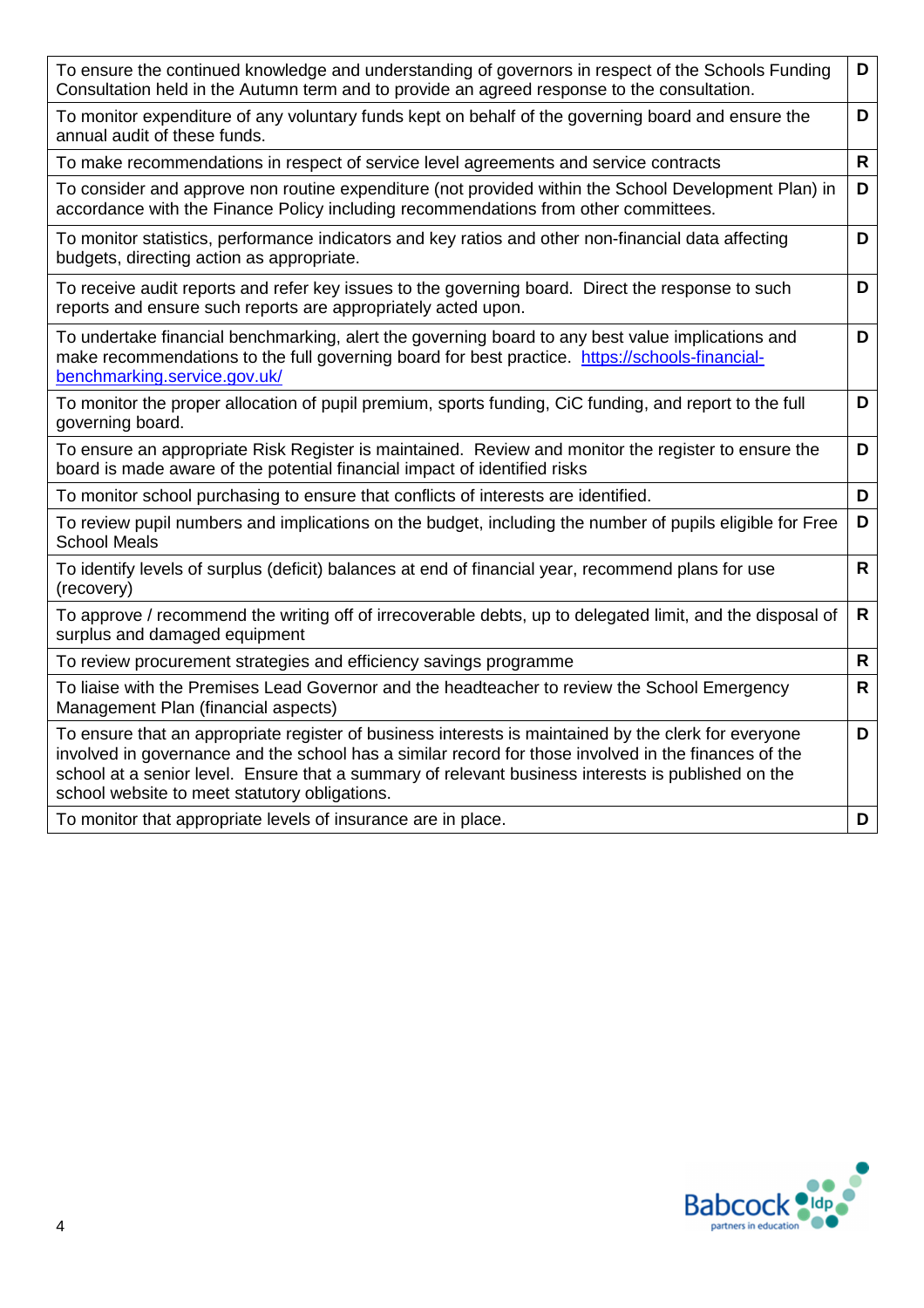# Terms of Reference for the **PUPIL PREMIUM LEAD GOVERNOR** at Bow Community Primary School

Agreed at the meeting of the full governing board on:21 September 2021

Review date: September 2022

Name of the Pupil Premium Governor: Tony Neal

#### **Policies and Documents delegated to this governor:**

• Pupil Premium Policy

#### **Duties which are delegated to this governor:**

 It is the overall Governing Board, however, that in all cases remains accountable in law and to Ofsted for the exercise of its functions.

The purpose of the pupil premium is to narrow attainment gaps between pupils eligible for the premium and their peers. Boards should ensure that pupil premium funding is being spent on improving attainment for eligible pupils. It is the responsibility of the Governing Board to ensure that the school's Pupil Premium Strategy is established to address the barriers to learning identified in their setting.

### **D** Delegated to Lead Governor through the Resources Committee **R** Recommend to Full Governing Board

| The Pupil Premium Governor will undertake appropriate governor training in order to fully understand<br>their role including, where possible and appropriate, joining relevant staff training to keep updated.                                                                                                                                                                                                                                                                                                                                                           | D |
|--------------------------------------------------------------------------------------------------------------------------------------------------------------------------------------------------------------------------------------------------------------------------------------------------------------------------------------------------------------------------------------------------------------------------------------------------------------------------------------------------------------------------------------------------------------------------|---|
| To be familiar with the concept of the pupil premium; what it is, why it has been set in place, how it is<br>allocated, how it is calculated, how much money is allocated to the school and which groups of pupils<br>attract the premium. Ensure school has identified all children eligible for the pupil premium including<br>those eligible for the early years pupil premium funding where there is a school-run nursery provision;<br>Pupil Premium Plus for Children in Care/adopted children and Service Premium for pupils with parents<br>in the armed forces. |   |
| To keep the board up to date with work undertaken by the Pupil Premium Governor through regular<br>reports supplied to the FGB.                                                                                                                                                                                                                                                                                                                                                                                                                                          | D |
| To ensure that the school appoints a staff member as the Pupil Premium champion and provides<br>appropriate training for this individual.                                                                                                                                                                                                                                                                                                                                                                                                                                | D |
| To act as a governor champion for disadvantaged children during board meetings and governor<br>monitoring visits in order to ensure this remains a priority in all aspects of decision making.                                                                                                                                                                                                                                                                                                                                                                           | D |
| To ensure that the school website is compliant in relation to the statutory requirements to publish the<br>Pupil Premium strategy and a meaningful summary is published detailing how funding is used and the<br>difference it is making.                                                                                                                                                                                                                                                                                                                                | D |
| To monitor to ensure that all staff are aware of the school's Pupil Premium strategy.                                                                                                                                                                                                                                                                                                                                                                                                                                                                                    | D |
| To work with the staff Pupil Premium champion and the headteacher to ensure that a pupil premium<br>strategy is developed for approval by the board which:<br>Identifies the barriers faced by pupils eligible for Pupil Premium funding*<br>$\bullet$                                                                                                                                                                                                                                                                                                                   | R |
| Gives details of how the resources are to be allocated<br>$\bullet$                                                                                                                                                                                                                                                                                                                                                                                                                                                                                                      |   |
| Gives an overview of the actions to be taken<br>$\bullet$                                                                                                                                                                                                                                                                                                                                                                                                                                                                                                                |   |

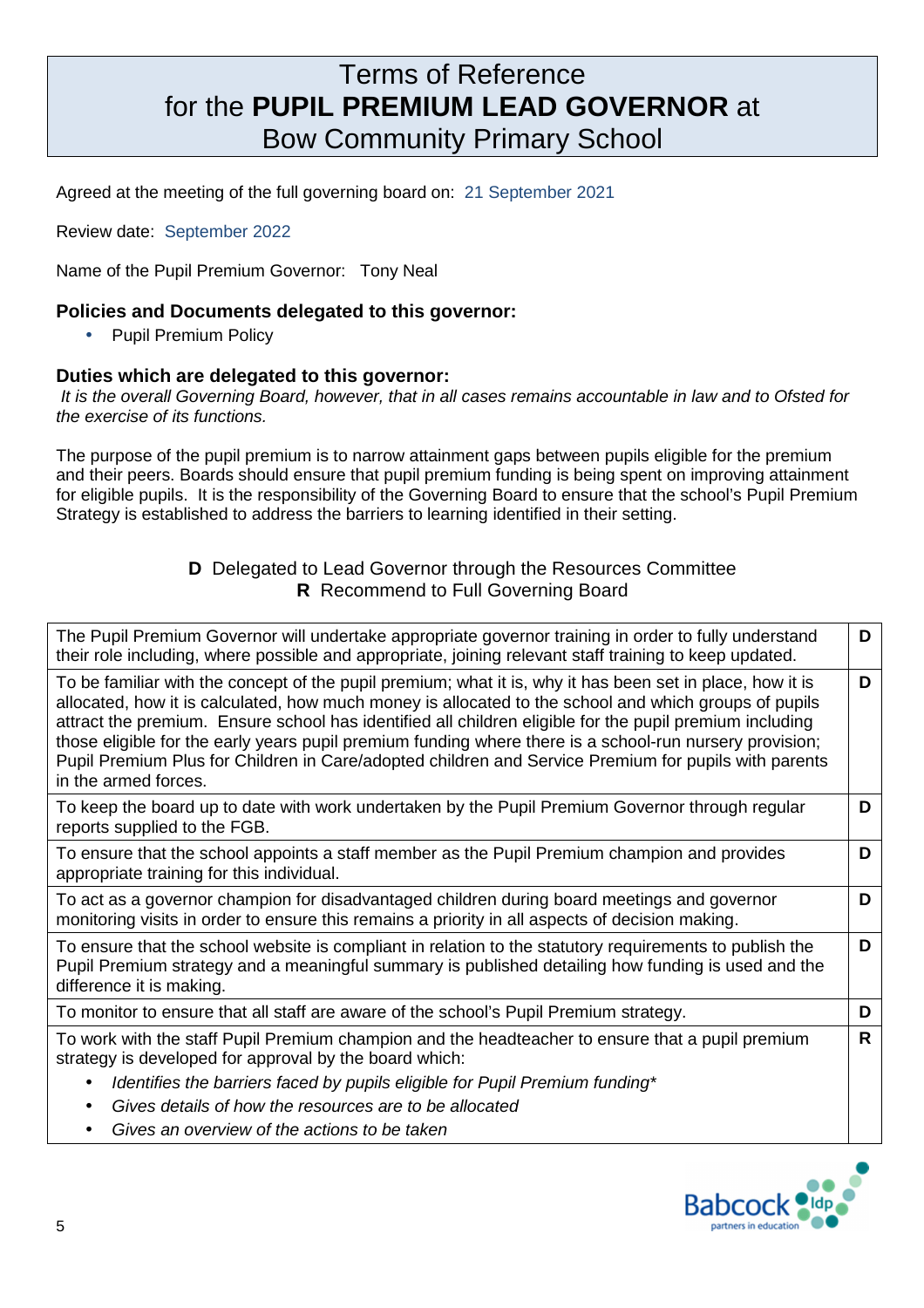| Gives a summary of the expected outcomes<br>٠                                                                                                                                                                                                      |              |
|----------------------------------------------------------------------------------------------------------------------------------------------------------------------------------------------------------------------------------------------------|--------------|
| Identifies ways of monitoring the effectiveness of these actions as they are ongoing and notes<br>$\bullet$<br>who will be responsible for ensuring that this information is passed to the Pupil Premium<br>governor and the board                 |              |
| Explains what will be evaluated at the end of the action and what measures of success will be<br>$\bullet$<br>applied                                                                                                                              |              |
| Allows the SLT and the board to know and be able to intervene quickly if outcomes are not<br>$\bullet$<br>improving in the way that they want them to.                                                                                             |              |
| To monitor spending of the Pupil Premium, ensuring the money is spent in identifiable ways to support<br>target groups of pupils.                                                                                                                  | D            |
| Monitor the short term uses of the funding (e.g. with Year 6) and the longer term uses (e.g. with Year 5<br>and below). Is the balance right?                                                                                                      | $\mathsf{R}$ |
| To challenge the allocation of the pupil premium grant if there is no clear audit trail evidencing<br>appropriate use of the resources.                                                                                                            | $\mathsf{R}$ |
| To have knowledge of what systems are in place in the school for evaluating the impact of pupil<br>premium and how this is reported to the board.                                                                                                  | D            |
| To monitor the impact of funding on outcomes for children, so that academic progress is accelerated,<br>standards of behaviour and emotional wellbeing are high and there are no gaps in attendance.                                               | D            |
| To understand relevant school pupil performance data that shows progress of different groups over<br>time in order to challenge headline data for Pupil Premium pupils in all year groups across the school,<br>not just at the end of key stages. | D            |
| To support the school in developing positive family and community links in order to raise aspirations for<br>pupils eligible for Pupil Premium funding and celebrate the achievement of all pupils including<br>vulnerable groups.                 | D            |
| To monitor attendance, punctuality and behaviour (particularly exclusions) of pupils eligible for Pupil<br>Premium funding and the effectiveness of action to address any identified issues or patterns.                                           | D            |
| To contribute to strategic planning for future improvements to enhance the progress of disadvantaged<br>pupils and report to the board with recommended improvements; recommend a timeline for the next<br>pupil premium strategy review.          | $\mathsf{R}$ |

\* Barriers might include literacy or numeracy; behaviour for learning; self-esteem or confidence issues; home environment; lack of access to basic school equipment; punctuality or attendance; social integration issues; geographical issues; community issues; lack of a positive role model at home; lack of engagement, interest or aspiration.

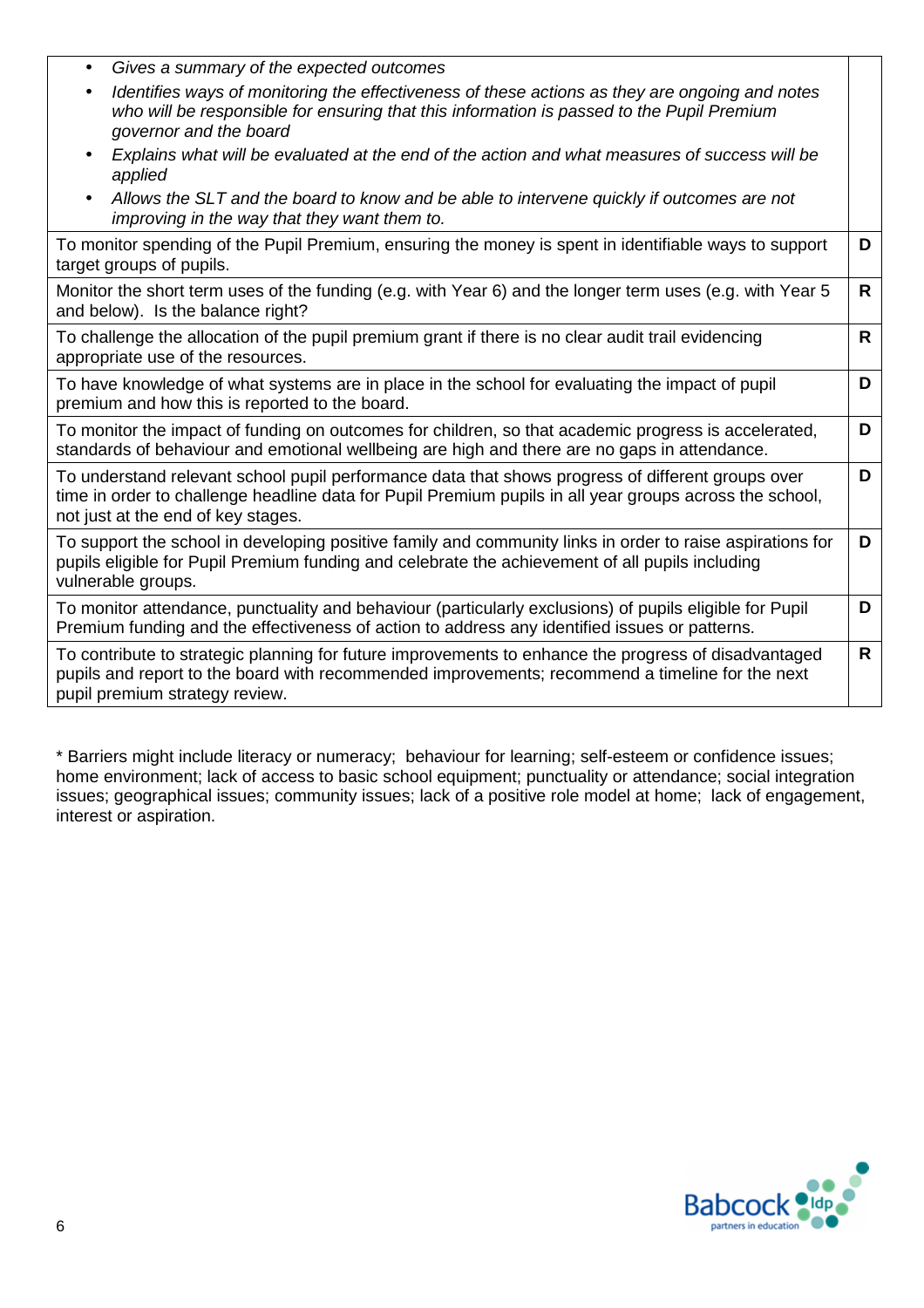# Terms of Reference for the **PERSONNEL LEAD GOVERNOR** at Bow Community Primary School

Agreed at the meeting of the full governing board on:21 September 2021

Review date: September 2022

Name of the Personnel Governor: Melanie Bishop

### **Policies and Documents delegated to the Headteacher through this committee:**

- Code of Conduct
- Staff Appraisal Policy (Support Staff)
- **Staff Appraisal Policy (Teachers)**
- **Staff Wellbeing Policy**

#### **Policies and Documents delegated to this governor:**

- **Adoption Policy**
- Capability Policy and Procedure
- Disciplinary Policy
- Disclosure & Barring Service Policy
- **Flexible Working Policy**
- Managing Sickness & Absence Policy
- **Maternity Policy**
- Pandemic Policy
- Pay Policy (TN)
- Recruitment & Selection Policy
- **Redundancy Policy**
- **Staff Grievance Policy**
- Staff Leave & Absence Policy
- Volunteering in School Policy
- Whistleblowing Policy
- Central record of recruitment and vetting (DBS) checks (currently the responsibility of the Chair)

# **Duties which are delegated to this governor:**

It is the overall Governing Board, however, that in all cases remains accountable in law and to Ofsted for the exercise of its functions.

# **D** Delegated to Lead Governor through Resources Committee

**R** Make Recommendations to Full Governing Board

| The Personnel lead governor will undertake appropriate governor training in order to fully understand<br>their role. |  |
|----------------------------------------------------------------------------------------------------------------------|--|
| In consultation with the Headteacher and giving consideration to the School Development Plan, to                     |  |

In consultation with the Headteacher and giving consideration to the School Development Plan, to review the staffing structure annually and whenever a vacancy occurs. Ensure that flexible working and the Teacher Recruitment and Retention Framework is considered when reviewing staffing structures.

To review a Pay Policy for all members of staff, in line with HR advice and make recommendations to the full governing board.



**R**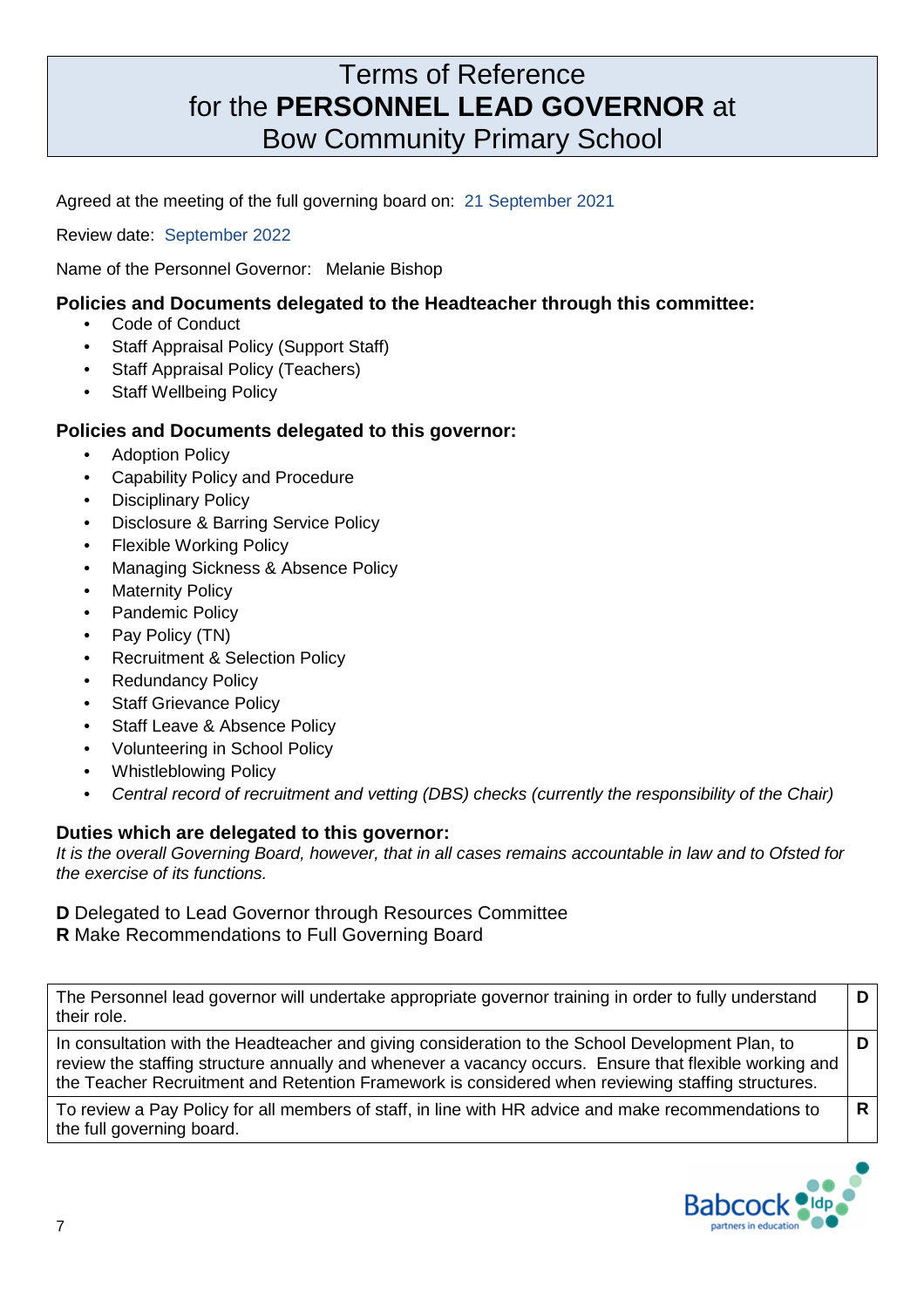| To monitor that appropriate procedures are in place and followed for setting levels of executive pay<br>which are transparent, proportionate and justifiable.                                                                                                                                    | $\mathsf{R}$ |
|--------------------------------------------------------------------------------------------------------------------------------------------------------------------------------------------------------------------------------------------------------------------------------------------------|--------------|
| To approve/recommend the policies and procedures for dealing with conduct, capability, discipline,<br>grievance and redundancy, in line with HR models; and ensure that the workforce is informed of these.                                                                                      | $\mathsf{R}$ |
| To approve the Performance Management/Teacher Appraisal Policy, ensuring that the appraisal<br>process links with the School Development Plan priorities. Ensure that the board establishes an<br>appropriate Pay and Performance Committee to monitor the appraisal process and decide outcomes | D            |
| To work with the Headteacher to review the training requirements of the school workforce, linked to the<br>curriculum and the School Development Plan and make recommendations to the board.                                                                                                     | D            |
| Monitor and review staff well-being & absence to identify trends & possible impact on provision, develop<br>plan to mitigate and/or resolve any issues                                                                                                                                           | D            |
| Monitor recruitment & retention patterns, suggest plans to address any emerging issues                                                                                                                                                                                                           | D            |
| To ensure that requirements for safer recruitment are in place and that there is an up to date single<br>central record (SCR) of recruitment and vetting (DBS) checks held in school. (The Chair is delegated<br>responsibility for checking the content of the SCR)                             | D            |
| To monitor arrangements for interviewing and appointing staff, including agreeing the level of governor<br>involvement (setting criteria, shortlisting, part of interview panel) for different categories of<br>appointments. Ensure every member of staff has a Contract of Employment.         | $\mathsf{R}$ |
| Ensure that the school has appropriate policies in place related to the conduct of staff. Monitor that the<br>school's approved policies and procedures are followed by staff.                                                                                                                   | D            |
| To ensure work/life balance issues for all staff are given proper consideration when making decisions<br>and that the working conditions and wellbeing of the staff are kept under review.                                                                                                       | D            |
| Confirm arrangements for HT appraisal, appointment of external advisor & HT appraisal governors<br>(ensure at least one member of the appraisal panel has undertaken relevant training) for approval by<br>the board, together with the Chair.                                                   | $\mathsf{R}$ |
| Evaluate responses to the annual staff survey and identify areas where action may be needed to<br>address any concerns raised.                                                                                                                                                                   | D            |
| Monitor that the school has issued Privacy Notices to staff and the Data Protection Officer (DPO)<br>ensures that appropriate Data Protection requirements and safeguards are in place for personnel data.                                                                                       | D            |
| Analyse responses to the staff wellbeing survey to help understand the key issues in the school, and<br>use information from the survey to assess the impact of any measures being taken to support staff<br>wellbeing.                                                                          | D            |
| Monitor and evaluate work life balance issues for staff, the SLT and members of the board. Review the<br>school's use of job share arrangements, part-time working, flexible working, and staff workload to see if<br>strategies are effective.                                                  | D            |
| Monitor levels of staff absence and the reasons for absence to identify any potential areas of concern.                                                                                                                                                                                          | D            |
| Monitor responses to staff exit interviews to identify any potential areas of concern.                                                                                                                                                                                                           | D            |
| To arrange an annual performance management review of the Clerk.                                                                                                                                                                                                                                 | D            |

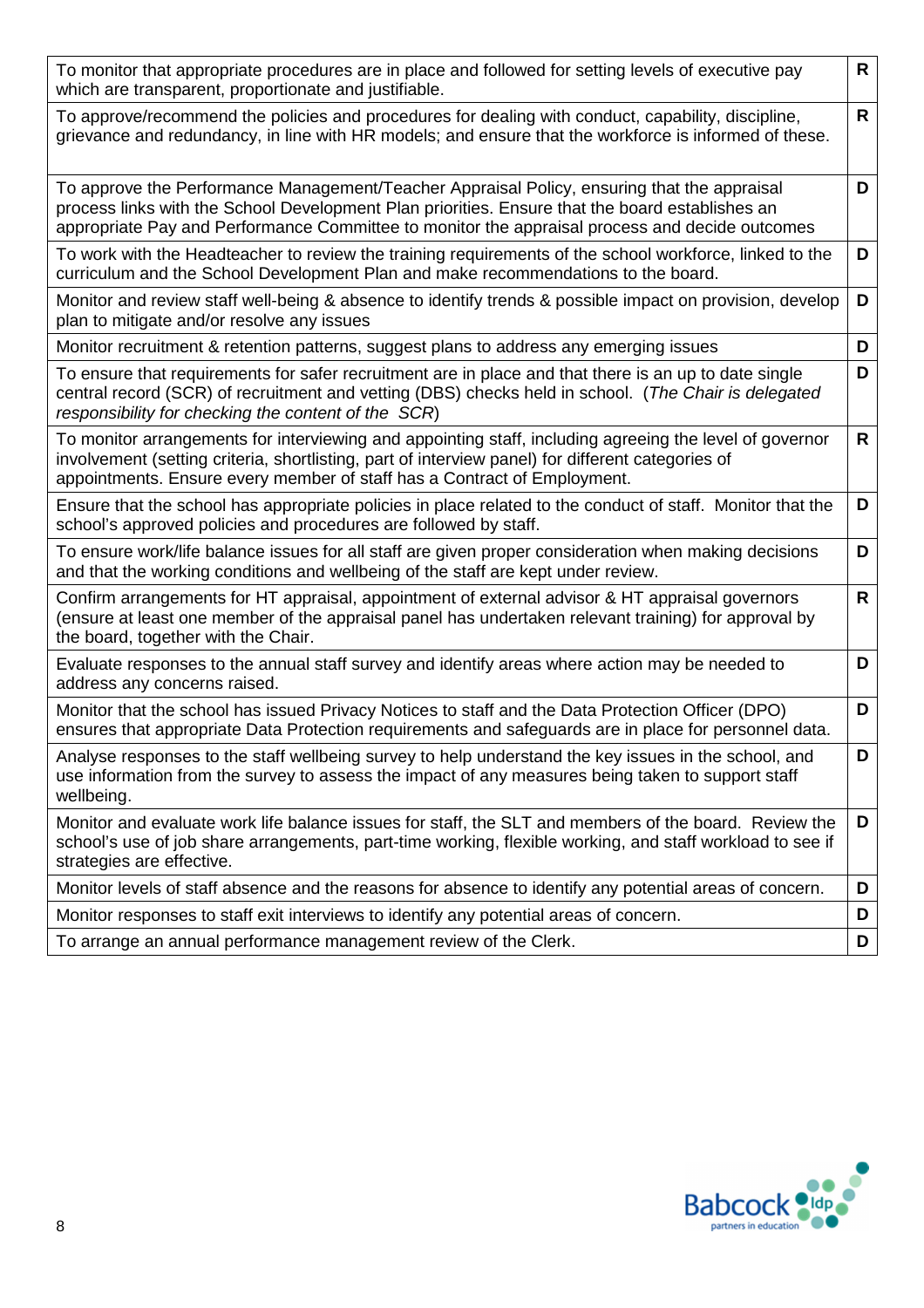# Terms of Reference for the **PREMISES, SECURITY and HEALTH & SAFETY LEAD GOVERNOR**  at Bow Community Primary School

Agreed at the meeting of the full governing board on:21 September 2021

Review date: September 2022

Name of the Lead Governor: Richard Drake

### **Policies and Documents delegated to this governor:**

- Accessibility Plan
- Asset Management Plan
- Health and Safety Policy
- No Smoking Policy
- School Emergency Plan

### **Duties which are delegated to this governor:**

It is the overall governing board, however, that in all cases remains accountable in law and to Ofsted for the exercise of its functions. (Governance Handbook.)

- **D** Delegated to Lead Governor through Resources Committee
- **R** Make Recommendations to Full Governing Board

The Premises, Security and Health & Safety lead governor will undertake appropriate governor training in order to fully understand their role. **D**

To assist the headteacher and discharge the responsibilities of the governing board on matters relating to the school premises and grounds, security and environment. **D**

To ensure an annual inspection of the premises and grounds is carried out and reported; receive reports from staff and agree a statement of priorities for maintenance and improvement (with reference to the Asset Management Plan) for board approval. **R**

To review the security requirements of the setting annually and make recommendations to the board in line with professional advice. **R**

To monitor and evaluate safety outcomes (risk assessment reports/accident statistics/near misses.) Report any issues of concern to the board.

To monitor that Risk Assessments, including an annual fire risk assessment, are up to date with a clear line of responsibility for procedures and actions. **D**

To ensure that there are agreed procedures for reporting any concerns (including an appropriate Whistleblowing Policy)

To consider and agree (within delegated limits) the costs and arrangements for maintenance, repairs and redecoration within the budget allocation. Refer to the board any exceptional costs, or those in excess of delegated financial limits. Work with the headteacher to develop a long term plan for improving the facilities and premises for staff, pupils and any other visitors or users of the premises for approval by the board.



D

**D**

**D**